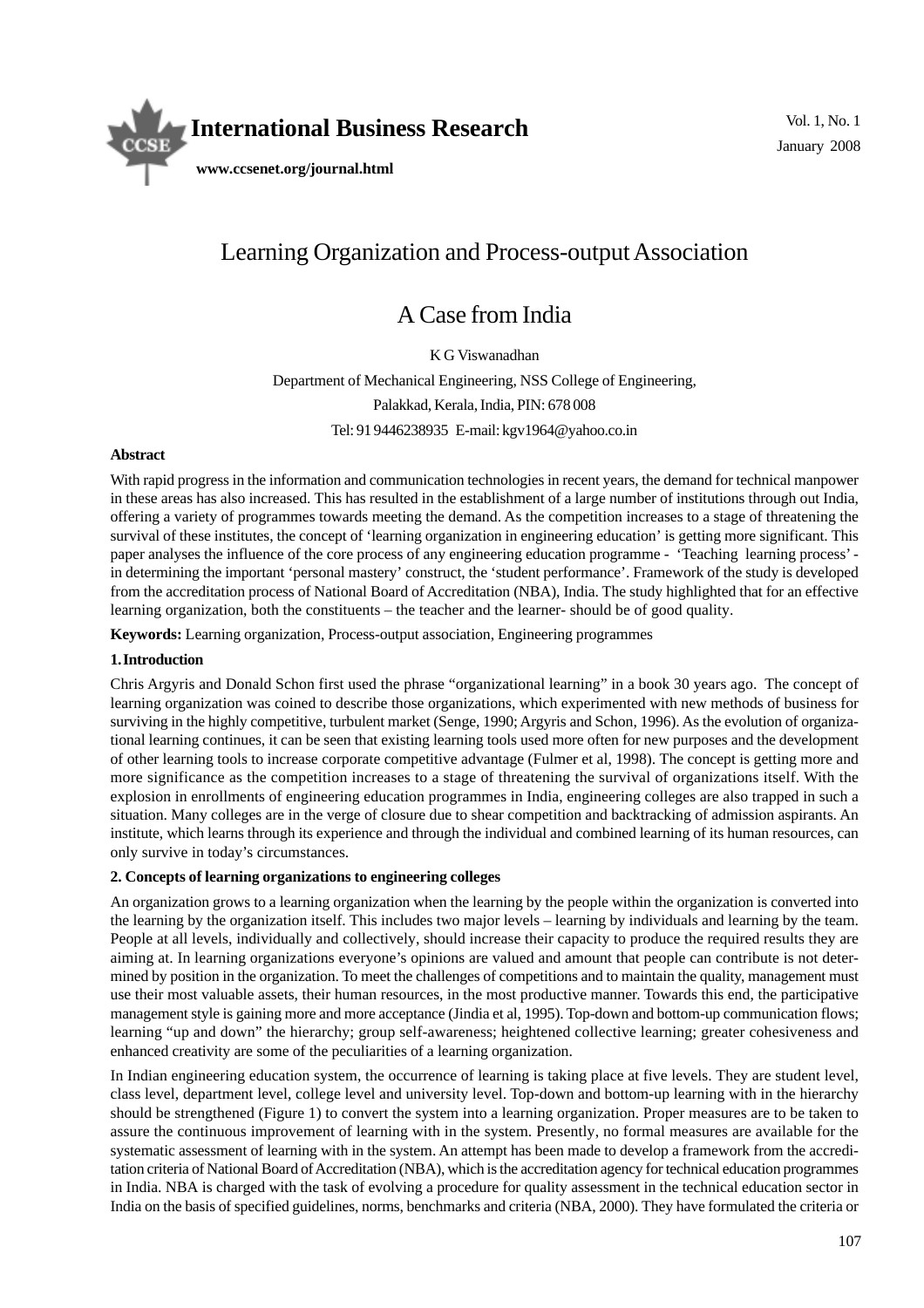standards, by which the strengths and weaknesses of the individual programmes in any institution can be judged. NBA uses eight criteria (Table 1) to assess the capabilities of engineering programmes. Though these criteria of NBA are not covering all the features required for the systematic assessment of learning, by combining those variables that staggered around the various criteria of NBA, we can develop some representative measures.

Five learning disciplines are described as the basis of learning organization (Senge, 1990). They are 'Personal mastery, Mental models, Shared vision, Team learning and Systems thinking'. Categorization of various (relevant) variables of NBA under these five learning disciplines for different levels of hierarchy of engineering education system is depicted in Table 2. As the NBA accreditation is for individual programmes in a college, it cannot be utilized for measurement of learning at university level. The first criterion of NBA is for the assessment of management functioning of the college/programme. Five variables coming under this criterion can be used to represent the 'mental model' concept and another set of seven variables from the same criterion can be used to represent 'shared vision' concept of Learning Organization. 'Shared vision' at department level is represented by two variables of third criterion of NBA. The ten variables, which give the indication of 'team-learning', can be found from the last two criteria of NBA. The discipline 'personal mastery' of individuals is categorized under two levels. 'Faculty & staff level learning' can be measured through four variables of third criterion of NBA. 'Student level mastery' is evolved through the five variables of the third criterion of NBA.

The present NBA accreditation process follows a 'reductionist approach' (Breaking down the whole into parts, study each part and mechanically sum up to predict the performance of the whole). Engineering education system is an assemblage of inter- dependent, mutually interacting subsystems and hence this approach is inadequate to assess the holistic- characteristic of the system. The main feature, which is lacking in the NBA criteria, is the 'system thinking'. System thinking is the ability to see interrelationships rather than linear cause-effect; the ability to think in context and appreciate the consequences of actions on other parts of the system. Hence an entirety of measurement of organizational learning that is taking place in Indian engineering colleges/programmes is not attempted in this paper. Instead, the paper tries to find out the influence of the core process of any engineering education programme - 'Teaching learning process' - in determining the important 'personal mastery' construct, the 'student performance'.

#### **3. Teaching learning process and Student performance**

Capabilities of an organization are formed through the co-ordination and integration of activities and processes, and are the product of collective learning of individual assets (Khalid et al, 2002). In an engineering college assets are physical & financial resources, faculty, students and management. The capabilities of the college are developed by the proper utilization of these assets through the teaching-learning process. Teaching learning process is represented by the fifth criterion of NBA and assessed by the ten variables under this criterion. A principal component analysis has been conducted on these variables to find out the linear components behind them (Viswanadhan, 2004). Three components, named as 'Learning facilities', 'Instruction, evaluation and feedback' and 'Academic calendar' were emerged from the analysis.

Variables connected with student performance are coming under the fourth criterion of NBA. This criterion, which is called as 'human resources – students', contains eight variables out of which five variables are indicators of student performance. These indicator variables are 'academic results, admission to post graduate courses, performance in competitive examinations, employment in past year and employer's feedback'. A detailed study of these indicators will give a clear picture of learning occurred at the student level, programme level and even college/category level.

#### **4. Data collection, analysis and observations**

Undergraduate engineering programmes are offered by four major categories of colleges in India namely autonomous, government, aided and self-financing. NBA assessment scores of 162 undergraduate engineering programmes coming under different categories from different parts of India are collected for the study. Categorization of programmes is given in Table 3. Percentage scores of the three components representing Teaching-learning process and the five variables representing Student performance are tabulated for the analysis.

*Autonomous colleges***: -** National Institute of Technologies (NIT) and some other high profile colleges are functioning under autonomous status in India. Most of them are 'deemed universities'. They enjoy academic, administrative as well as financial autonomy. The study resulted in the following observations about the autonomous colleges. Academic results of these colleges are very good (82%). Their graduates are getting immediate placements in reputed companies (77%). Employers are reasonably satisfied with their graduates' performance (67%). Performance in competitive exams (60%) and admission to PG programmes (63%) are not up to the mark in these institutes. Now the association of different components of teaching – learning process with the dimensions of student performance is given in Table 4. None of the student performance dimensions are correlated with 'Academic calendar'. 'Academic Results' and 'Admission to PG courses' are significantly associated with 'Learning Facilities' and 'Instruction Evaluation and Feedback'. 'Employers Feedback' is correlated only with the 'Instruction Evaluation and Feedback'. 'Performance in competitive exams' and 'Employment in last year' do not seem to have any correlation with teaching – learning process components.

*Government colleges*: - Central and state governments administer this second category of colleges. AICTE, state govern-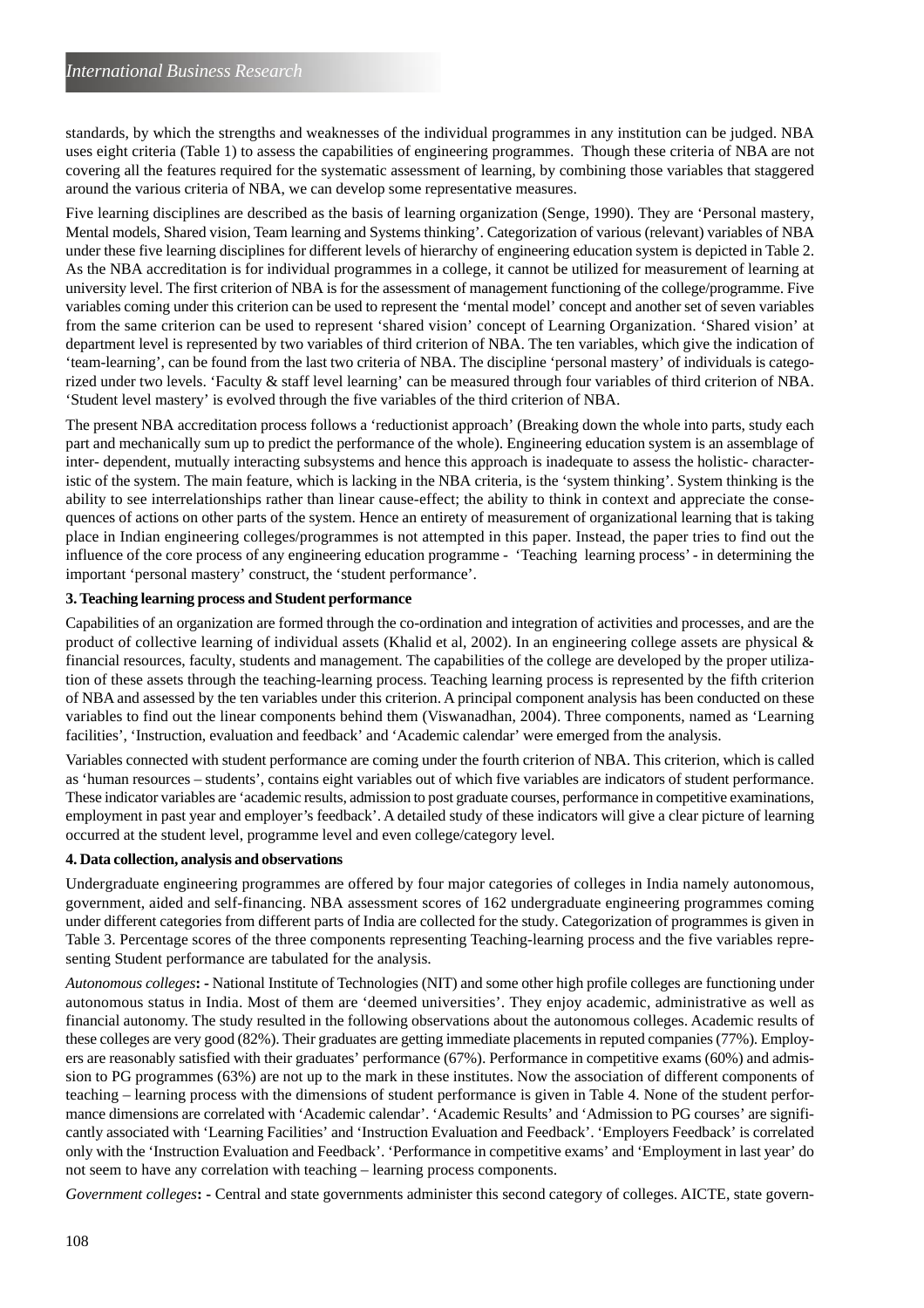ments and universities, to which these colleges are affiliated, fix pay scales and service rules for the staff employed in these categories of institutes. University is mainly responsible for the framing of rules for the academic part of these institutes. They frame course duration, subjects to be taught, examination pattern, and the grading system. Government, based on merit as well as reservations, does student admissions. From the study, good academic results (85%) and better placements to the graduates (76%) are found to be the strengths of these programmes. The other three student performance dimensions are at the same level and also good (67%) in these colleges. The relationship of these dimensions with the teaching – learning process components are given in Table 5. The first three dimensions; 'Academic Results', 'Performance in Competitive exams' and 'Admission to PG courses' are significantly correlated with all the teaching – learning process components. 'Employment in last year' is correlated with 'Instruction Evaluation and Feedback' where as 'Employers Feedback' is not significantly correlated with any of the teaching – learning process components.

*Aided colleges***: -** Third category of colleges is coming under grand-in-aid sector. Education societies or private bodies are managing these institutes. They take up the responsibility of providing capital assets like land, buildings, etc. Government provides salary and other working expenses to these colleges. AICTE, state governments and universities to which these colleges are affiliated, fix pay scales and service rules for the staff employed in these institutes. University frames the course duration, subjects to be taught, examination pattern, and grading system. Students are admitted to these institutes by government and management, based on merit as well as reservations basis. In the study, 'Academic Results' (79%) and 'Employers Feedback' (71%) seem to be good in these categories of colleges. Other dimensions are below the minimum requirements of NBA standards. Except for one or two outliers, the entire set of programmes considered for the study, got a 50% score for the dimension-'Performance in Competitive exams'. Correlation structure between student performance dimensions and teaching – learning process components are shown in Table 6. Most of the bi-variate correlations found to be insignificant for aided colleges. Only the correlation of 'Admission to PG courses' with 'Instruction Evaluation and Feedback', 'Employment in last year' with 'Learning Facilities' and 'Employers Feedback' with 'Academic Calendar' are found to be significant.

*Self-financing colleges***: -** Fourth category of colleges is working fully under self-financing basis. Education societies or private bodies, which take up the responsibility of running these institutes, are mainly responsible for providing physical facilities, teaching staff, equipments and other supporting staff for these programmes. University frames the rules for the academic part of these institutes. Students are admitted partly from the merit list prepared by the government and partly from a list prepared by the management. The study reveals that all dimensions excluding 'Academic Results' (78%) are at nominal level (55%) in these institutes. Bi-variate correlations are presented in Table 7 for further analysis. Most of the associations between the performance dimensions and process components are found to be insignificant for these colleges also. The only highly significant association in this category of colleges is between 'Academic Result' and 'Instruction Evaluation &Feedback'.

#### **5. Discussion**

Components of teaching-learning process are almost constant irrespective of categories. But this statement is not applicable to the dimensions of student performance. While government colleges and autonomous colleges are standing at the top in almost all dimensions, other two categories, especially self-financing colleges are weak in these dimensions. Academic results are rated as very good in all colleges. This result might be the indication of the overemphasis given to the university examinations by the engineering colleges. Engineering education might be formulated and is carrying out around an examination-oriented structure. It can be suspected that other objectives of engineering education (EPC, 2002) like communication skills; problem-solving skills, team working and 'learnability' are not being properly addressed in the present system. This is visible from the poor performance of students in the competitive examinations. Very low scores of employer's feedback in self-financing colleges compared to other categories of colleges point out the importance of experience factor in education sector. As the self-financing colleges are comparatively younger, they may not be in a position to maintain good rapport with industries, which in turn reduces the quality and quantity of feedback from the industrial sector.

Same level of teaching-learning process and different levels of student performance indicate the influence of some other factors in the performance. The major one may be the student quality. As the best quality students are getting admitted to autonomous and government engineering colleges, the student performances of those colleges are also naturally high. The other criteria like faculty, management may also have influence in the student performance. Association of teachinglearning process and student performance shows a drastic decrease as the analysis progresses from government colleges to aided and self-financing colleges. This result might be an indication of the fact that for an effective teaching-learning process, both the constituents – the teacher and the learner- should be of good quality.

#### **6. Conclusions**

One of the major disciplines of learning organization, the 'Personal mastery', is addressed through the analysis of teachinglearning process and student performance of undergraduate engineering programmes in India. For the assessment of learning in organizations, longitudinal data is needed. Presently most of the engineering colleges are not maintaining properly organized longitudinal data. Hence the analysis was based on the cross sectional data of NBA, which is a limitation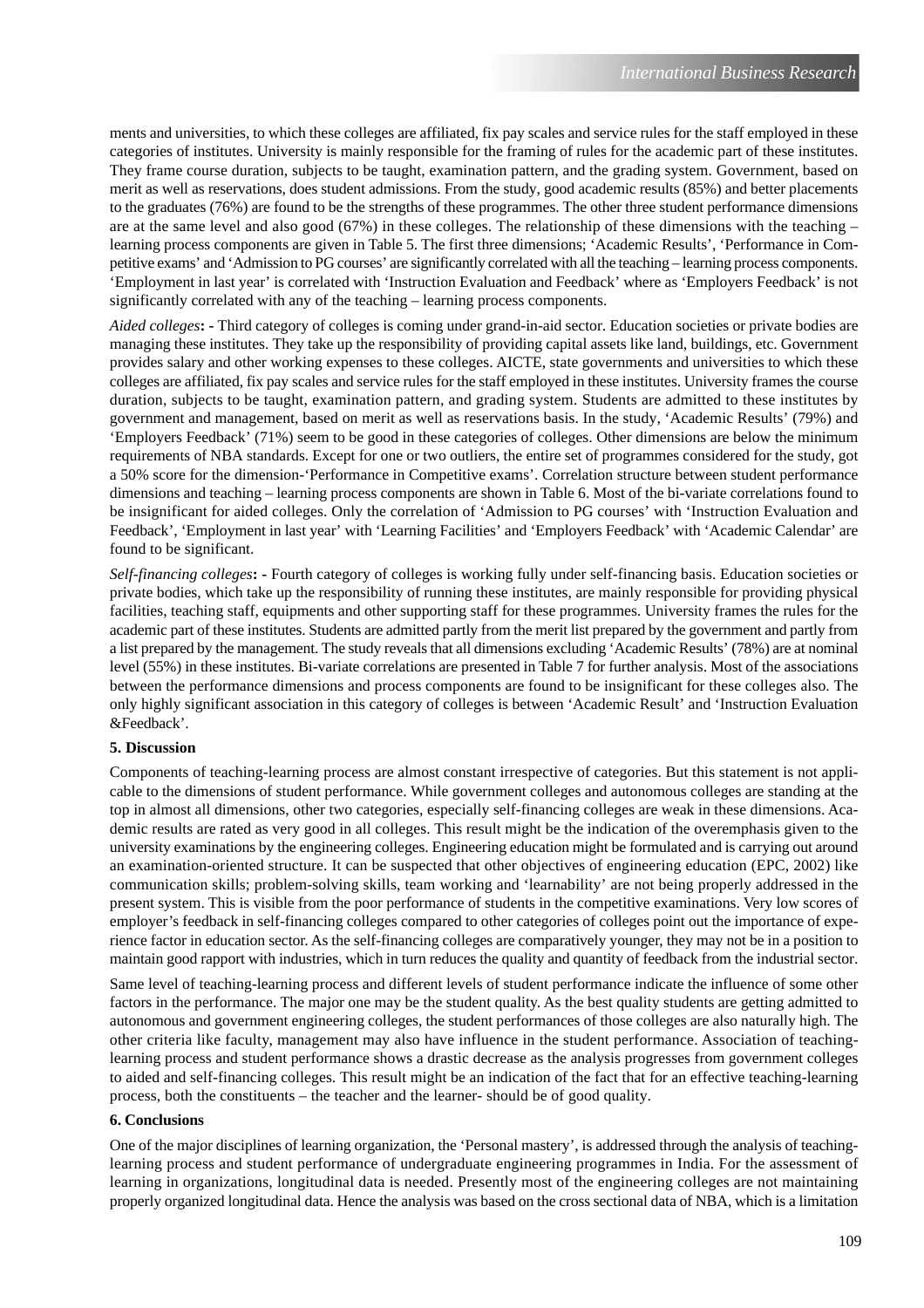of the present study. Another important feature of learning organization, 'System thinking', is also not taken care of in the present assessment methods and working patterns of engineering programmes. With out considering the dynamic complexity and effect of feedback loops, the study would not be complete, which can be thought of as a future course of research work.

#### **References**

Senge, P.M. (1990). *The fifth discipline*. New York: Doubleday.

Argyris, C. & Schon, D. A. (1996). *Organizational Learning II: Theory,Method, and Practice*. Addison- Wesley Publishing Company.

Fulmer, M.R, Gibbs, P. & Keys, J.B. (1998). Second generation learning Organizations: New tools for sustaining competitive advantage. *Organizational dynamics*, autumn.

Jindia., Arvind, K, Lerman., Elycia. (1995). Applying total employee involvement to revolving changeover. *IndustrialEngineering*. Norcross: Vol.27, Issue. 2.

NBA. (2000). Manual for NBAAccreditation. *All India Council for TechnicalEducation*, New Delhi, India.

Khalid, H., Zhang, Y. & Malak, N. (2002). Determining key capabilities of a firm using analytic hierarchy process. *International Journal of Production Economics* , 76, 39-51.

Viswanadhan, K.G., Rao, N.J. & Mukhopadhyay, C. (2004). A Framework for Measuring the Quality of Undergraduate Engineering Education Programmes in India. *Proceedings of the Hawai International conference on Education*, Honolulu.

EPC. (2002). The Engineering Professors Council Output Standard - An employer- group interpretation *Report of the Employers' Working Group,* UK.

Table 1. NBA Criteria for accreditation

| Criteria                                             | Weights |  |
|------------------------------------------------------|---------|--|
| 1. Mission, Goals and Organization                   | 100     |  |
| Financial & Physical Resources<br>and<br>their<br>2. | 100     |  |
| Utilization                                          |         |  |
| 3. Human Resources: Faculty & Staff                  | 200     |  |
| 4. Human Resources: Students                         | 100     |  |
| 5. Teaching – Learning Processes                     | 350     |  |
| 6. Supplementary Processes                           | 50      |  |
| 7. Industry – Institution Interaction                | 70      |  |
| 8. Research & Development                            | 30      |  |
| <b>TOTAL</b>                                         | 1000    |  |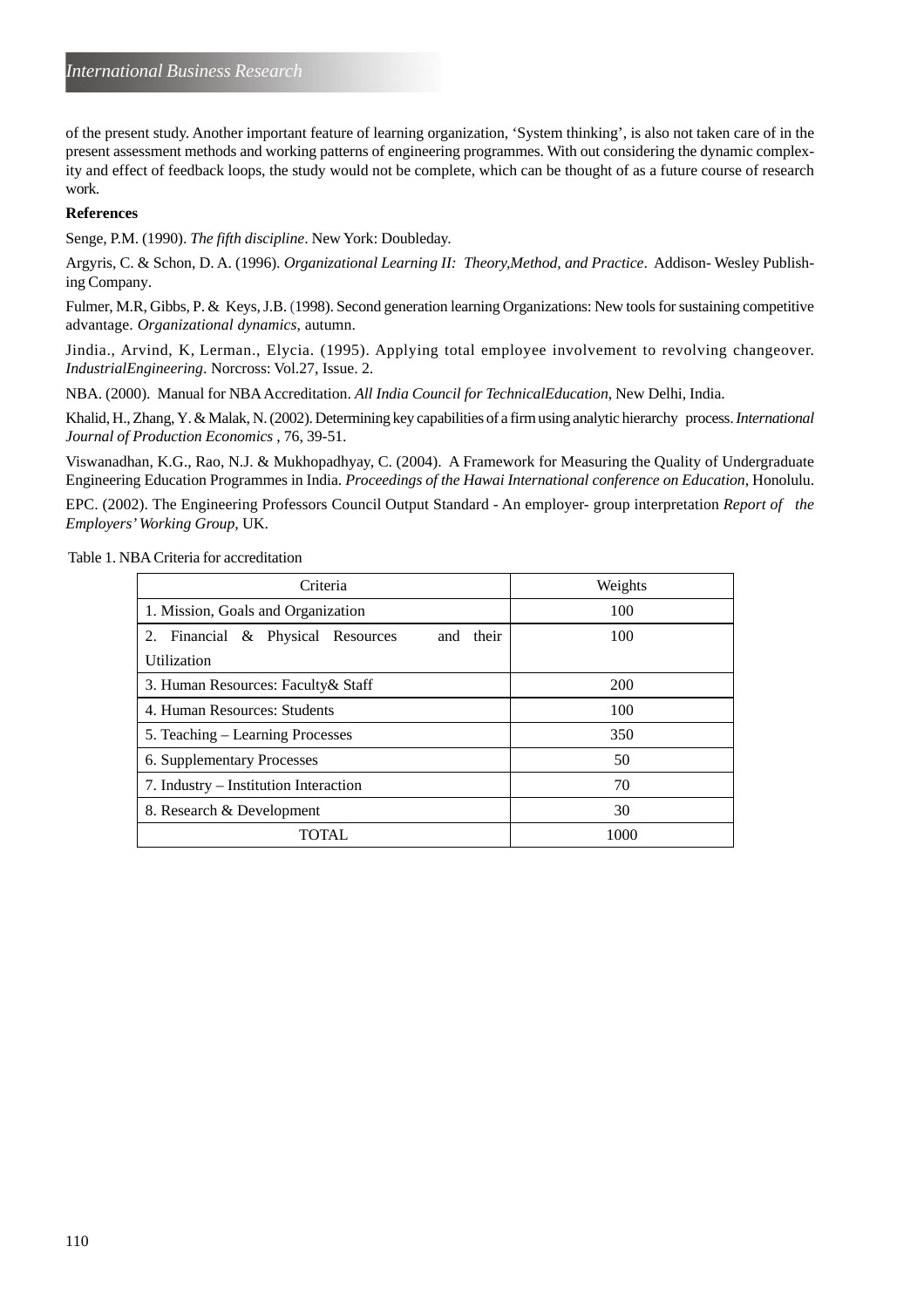| Level           | Learning             | NBA Criteria     | <b>NBA</b> Variables                     |  |
|-----------------|----------------------|------------------|------------------------------------------|--|
|                 | disciplines of       |                  |                                          |  |
|                 | Learning             |                  |                                          |  |
|                 | organization         |                  |                                          |  |
| University      | Nil                  | Nil              | Nil                                      |  |
|                 |                      |                  | 1.1A.Mission & goals                     |  |
|                 |                      | I Mission, Goals | 1.1.C.Attitude                           |  |
|                 | <b>Mental Models</b> | and Organization | 1.1.D.Planning<br>$\&$<br>monitoring     |  |
|                 |                      |                  | 1.2.A.Leadership                         |  |
|                 |                      |                  | 1.2.B.Motivation                         |  |
| College         |                      |                  | 1.1.B.Commitment                         |  |
| Management      |                      |                  | 1.1.E.Incentives                         |  |
|                 |                      | I Mission, Goals | 1.1.F.Effectiveness                      |  |
|                 | <b>Shared Vision</b> | and Organization | 1.2.C.Transparency                       |  |
|                 |                      |                  | 1.2.D.Decentralization & delegation      |  |
|                 |                      |                  | 1.2.E.Involvement of faculty             |  |
|                 |                      |                  | 1.2.F.Efficiency                         |  |
|                 | <b>Shared Vision</b> | III HR -         | 3.1.E.Attitudes &commitment              |  |
|                 |                      | Faculty & Staff  | 3.2.D. Attitudes & Involvement           |  |
|                 |                      |                  | 7.1.B.Continuing education               |  |
|                 |                      |                  | 7.1.C.Consultancy                        |  |
|                 |                      | VII<br>Industry  | 7.1.D.Industrial<br><b>Visits</b><br>and |  |
|                 |                      | Institute        | 7.1.E.Training                           |  |
|                 |                      | Interaction      | 7.1.F.Project Work                       |  |
| Department      | Team Learning        |                  | 7.1.F. Extension Lectures                |  |
| (Programme)     |                      |                  | 7.1.G.Placement                          |  |
|                 |                      | VIII Research &  | 8.1.A.Institutional Budget for R & D     |  |
|                 |                      | Development      | 8.1.B.Academic/Sponsored/Industrial      |  |
|                 |                      |                  | R & D                                    |  |
|                 |                      |                  | 8.1.C.Publications and patents           |  |
|                 |                      | III<br>Human     | 3.1.F.Faculty development<br>- Faculty   |  |
| Faculty<br>and  | Personal Mastery     | Resources -      | 3.1.G.Performance appraisal- Faculty     |  |
| Staff           |                      | Faculty & Staff  | 3.2.E.Skill Up gradation<br>- Staff      |  |
|                 |                      |                  | 3.2.F.Performance appraisal - Staff      |  |
|                 |                      | IV<br>Human      | 4.1.D.Academic Results                   |  |
|                 |                      | Resources        | 4.1.E.Performance in competitive         |  |
| <b>Students</b> | Personal Mastery     | <b>Students</b>  | Examinations                             |  |
|                 |                      |                  | 4.1.F.Admission to Post Graduate         |  |
|                 |                      |                  | Courses                                  |  |
|                 |                      |                  | 4.1.G.Employment in past year            |  |
|                 |                      |                  | 4.1.H.Employer's Feedback                |  |

Table 2. Categorization of variables for measurement of learning from NBA criteria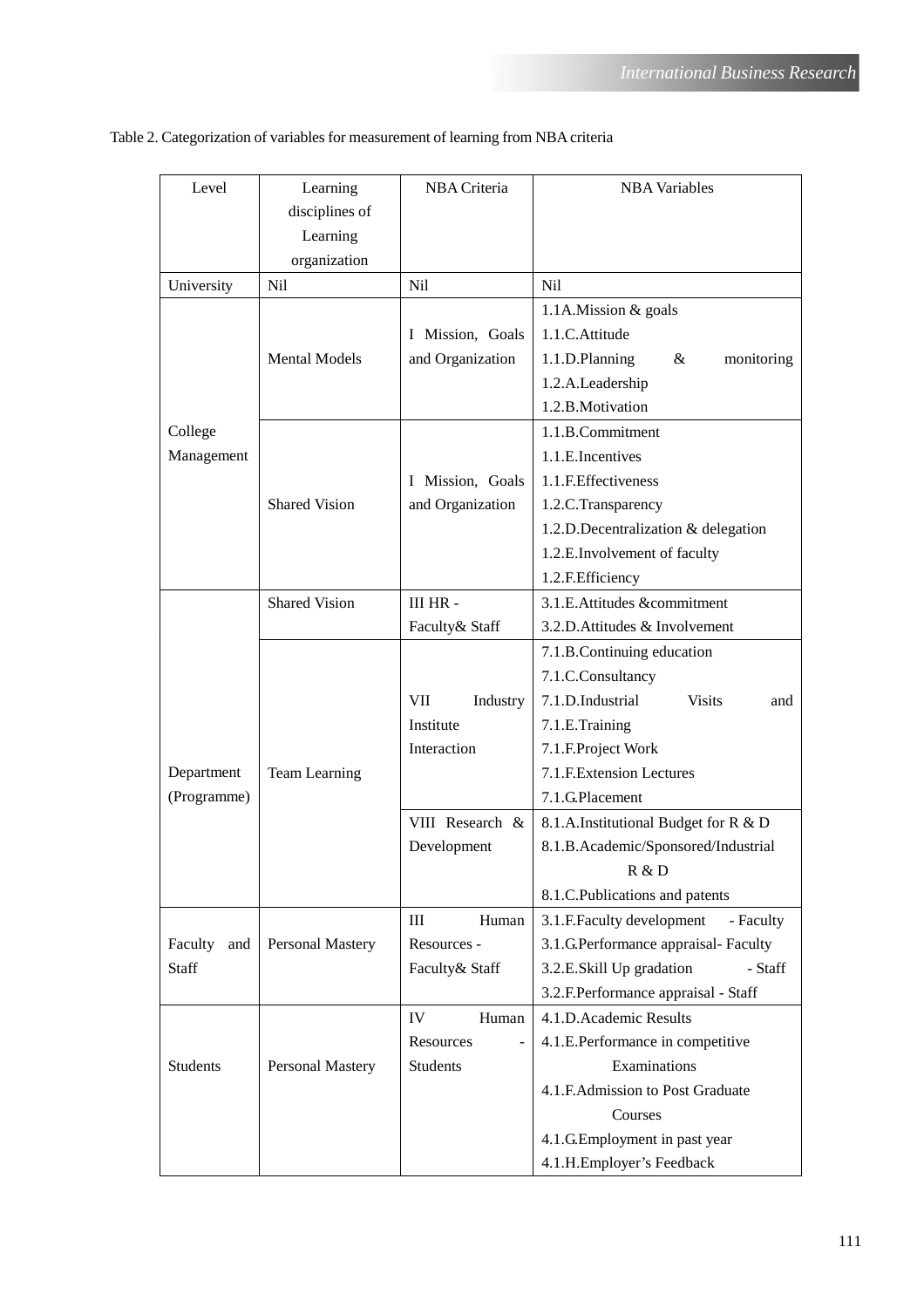| Category of Engineering Colleges  | Number of Programmes |
|-----------------------------------|----------------------|
| 1.REC & other Autonomous Colleges | 40                   |
| 2. Government Colleges            | 25                   |
| 3. Aided Colleges                 | 17                   |
| 4. Self – financing Colleges      | 80                   |
| Total                             | 162                  |

Table 3. Number of programmes under the four categories of colleges

Table 4. Process-Output association in Autonomous colleges

|                            | Process components |                               |          |
|----------------------------|--------------------|-------------------------------|----------|
|                            | Learning           | <b>Instruction Evaluation</b> | Academic |
| <b>Output Variables</b>    | Facilities         | and Feedback                  | Calendar |
| Academic Results           | $0.518**$          | $0.375*$                      | $-0.169$ |
| Performance in Competitive |                    |                               |          |
| exams                      | 0.217              | 0.28                          | 0.105    |
| Admission to PG courses    | $0.585**$          | $0.513**$                     | 0.174    |
| Employment in last year    | 0.048              | 0.066                         | 0.107    |
| <b>Employers Feedback</b>  | $0.403**$          | 0.305                         | 0.008    |

Table 5. Process-Output association in Government colleges

|                                  | Process components |                                        |           |
|----------------------------------|--------------------|----------------------------------------|-----------|
|                                  | Learning           | <b>Instruction Evaluation Academic</b> |           |
| <b>Output Variables</b>          | Facilities         | and Feedback                           | Calendar  |
| Academic Results                 | $0.59**$           | $0.631**$                              | $0.525**$ |
| Performance<br>Competitive<br>in |                    |                                        |           |
| exams                            | $0.455*$           | $0.788**$                              | $0.624**$ |
| Admission to PG courses          | $0.558**$          | $0.784**$                              | $0.441*$  |
| Employment in last year          | 0.171              | $0.427*$                               | 0.188     |
| <b>Employers Feedback</b>        | 0.188              | 0.393                                  | 0.332     |

Table 6. Process-Output association in Aided colleges

|                           | Process components |                               |          |
|---------------------------|--------------------|-------------------------------|----------|
|                           | Learning           | <b>Instruction Evaluation</b> | Academic |
| <b>Output Variables</b>   | Facilities         | and Feedback                  | Calendar |
| <b>Academic Results</b>   | 0.249              | 0.231                         | 0.27     |
| in<br>Performance         |                    |                               |          |
| Competitive exams         | 0                  | 0                             | $\Omega$ |
| Admission to PG courses   | 0.491              | $0.603*$                      | 0.078    |
| Employment in last year   | $0.559*$           | 0.426                         | 0.144    |
| <b>Employers Feedback</b> | 0.306              | 0.316                         | $0.539*$ |